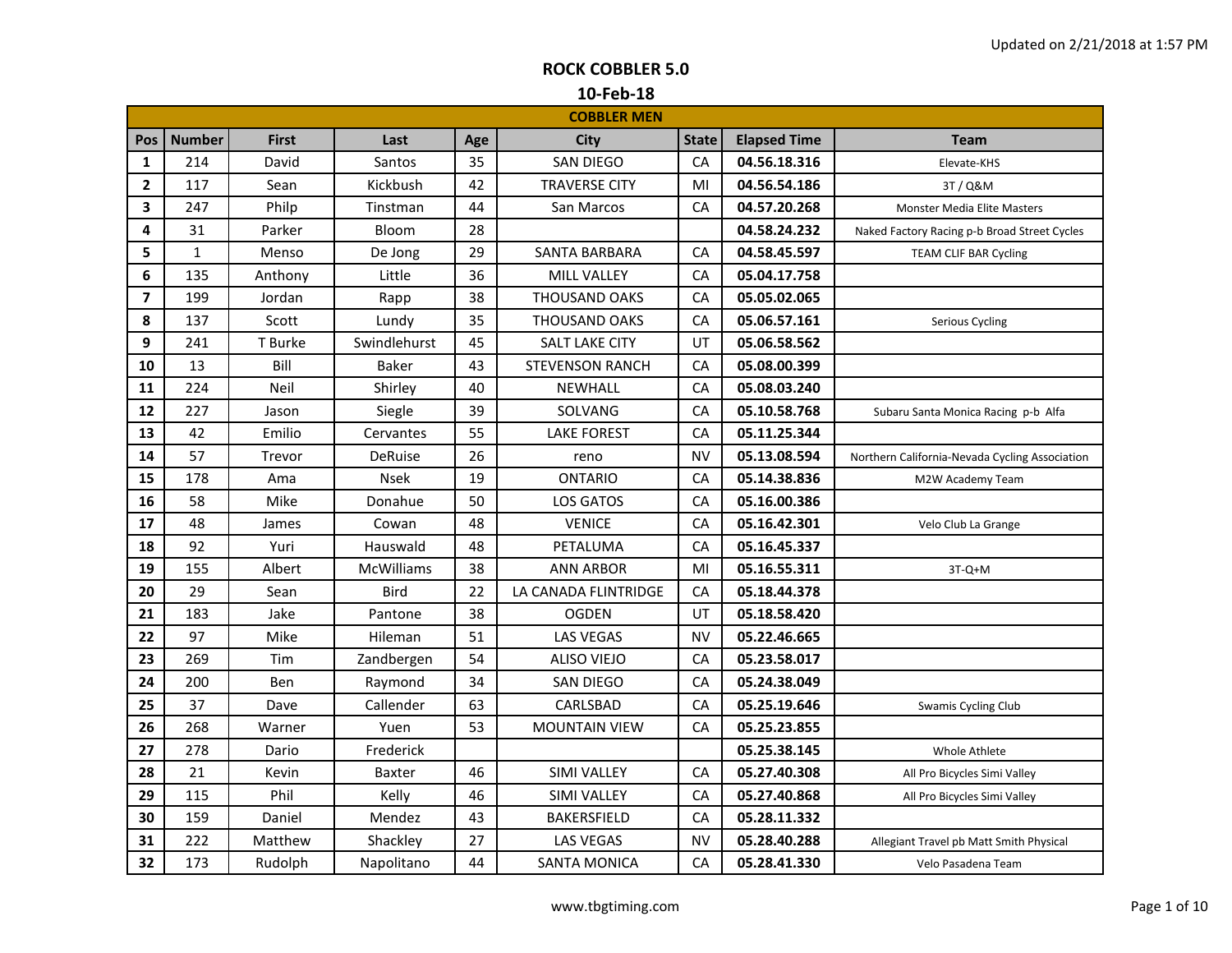| 33 | 91  | Ron          | Harris        | 54 | VALENCIA                | CA        | 05.35.00.000 | Santa Clarita Velo                      |
|----|-----|--------------|---------------|----|-------------------------|-----------|--------------|-----------------------------------------|
| 34 | 112 | Jason        | Judy          | 39 | <b>NEWHALL</b>          | CA        | 05.35.11.353 |                                         |
| 35 | 101 | John         | Hunt          |    |                         |           | 05.35.13.837 | Fairfax                                 |
| 36 | 64  | Scott        | Evans         | 50 | Canyon Country          | CA        | 05.35.15.826 | <b>Bonk Breaker Cycling</b>             |
| 37 | 179 | Mike         | Okano         | 59 | <b>TRABUCO HILLS</b>    | CA        | 05.35.16.005 | Cycles Veloce                           |
| 38 | 282 | Kelly        | <b>Nowles</b> |    |                         |           | 05.35.39.177 | Smooth Jazz Lines                       |
| 39 | 99  | Mark         | Howland       | 54 | <b>SANTA CRUZ</b>       | CA        | 05.35.45.101 | <b>Family Cycling Center</b>            |
| 40 | 201 | James        | Reese         | 53 | <b>BAKERSFIELD</b>      | CA        | 05.35.55.006 |                                         |
| 41 | 158 | Severiano    | Mendes Jr     |    | Pomona                  | CA        | 05.36.14.299 |                                         |
| 42 | 15  | <b>Bruce</b> | Balch         | 56 | <b>LAS VEGAS</b>        | <b>NV</b> | 05.36.42.896 | TEAM LAS VEGAS CYCLERY                  |
| 43 | 274 | Ben          | Arena         | 35 | SAN DIEGO               | CA        | 05.36.44.020 | SDBC-EMERALD TEXTILES p-b UC Cyclery    |
| 44 | 215 | James        | Schneider     | 42 | <b>HENDERSON</b>        | <b>NV</b> | 05.37.15.517 | Allegiant Travel pb Matt Smith Physical |
| 45 | 50  | Ralph        | Dahllof       | 40 | <b>NAPA</b>             | CA        | 05.37.22.978 |                                         |
| 46 | 131 | David        | Lettieri      | 54 | <b>SANTA BARBARA</b>    | CA        | 05.38.16.655 |                                         |
| 47 | 288 | David        | Rous          |    |                         |           | 05.38.18.388 | <b>Eliel Factory Team</b>               |
| 48 | 220 | Stacey       | Sell          | 52 | PRUNEDALE               | CA        | 05.40.05.034 | <b>Family Cycling Center</b>            |
| 49 | 296 | Ryan         | Cady          |    |                         |           | 05.40.14.578 | Eliel Factory Team                      |
| 50 | 32  | Eric         | Bostrom       | 42 | <b>NEWBURY PARK</b>     | CA        | 05.42.30.424 |                                         |
| 51 | 94  | Adam         | Hensley       | 43 | BAKERSFIELD             | CA        | 05.42.32.813 | <b>VBZ Cycling Team</b>                 |
| 52 | 216 | Randy        | Scholl        | 56 | BAKERSFIELD             | CA        | 05.47.32.897 |                                         |
| 53 | 44  | Steve        | Clausse       | 44 | <b>LAS VEGAS</b>        | <b>NV</b> | 05.48.06.955 | TEAM LAS VEGAS CYCLERY                  |
| 54 | 230 | Aaron        | Smith         | 39 | <b>LAS VEGAS</b>        | NV        | 05.48.33.478 |                                         |
| 55 | 28  | Lee          | <b>Bird</b>   | 53 | LA CANADA               | CA        | 05.49.32.676 | PAA Cycling                             |
| 56 | 63  | Steven       | Ellison       | 52 | <b>HUNTINGTON BEACH</b> | CA        | 05.50.19.651 | ARB - Vital Urgent Healthcare           |
| 57 | 8   | Kieran       | Andrews       | 50 |                         |           | 05.50.47.910 |                                         |
| 58 | 169 | Alexander    | Morgan        | 45 | AMARILLO                | <b>TX</b> | 05.52.05.468 |                                         |
| 59 | 231 | James        | Smith         | 46 | SOUTH SAN FRANCISCO     | СA        | 05.54.22.357 | <b>Fusion Sport USA</b>                 |
| 60 | 114 | Courtland    | Keith         | 51 | BAKERSFIELD             | CA        | 05.57.36.396 | <b>VBZ Cycling Team</b>                 |
| 61 | 141 | Mike         | Maniscalchi   | 53 | VALENCIA                | CA        | 06.01.40.064 |                                         |
| 62 | 289 | Parker       | Rous          |    |                         |           | 06.02.24.336 | <b>Team Action Sports</b>               |
| 63 | 133 | Dave         | Lippert       | 50 | LA QUINTA               | CA        | 06.02.44.877 | <b>Monster Media Racing</b>             |
| 64 | 150 | Luke         | Mcalpine      | 33 | <b>SAN FRANCISCO</b>    | CA        | 06.02.55.276 |                                         |
| 65 | 162 | Monte        | Mitchell      | 50 | <b>VISALIA</b>          | CA        | 06.03.22.701 |                                         |
| 66 | 113 | Gerald       | Kammerzell    | 27 | <b>SAN FRANCISCO</b>    | CA        | 06.04.27.657 |                                         |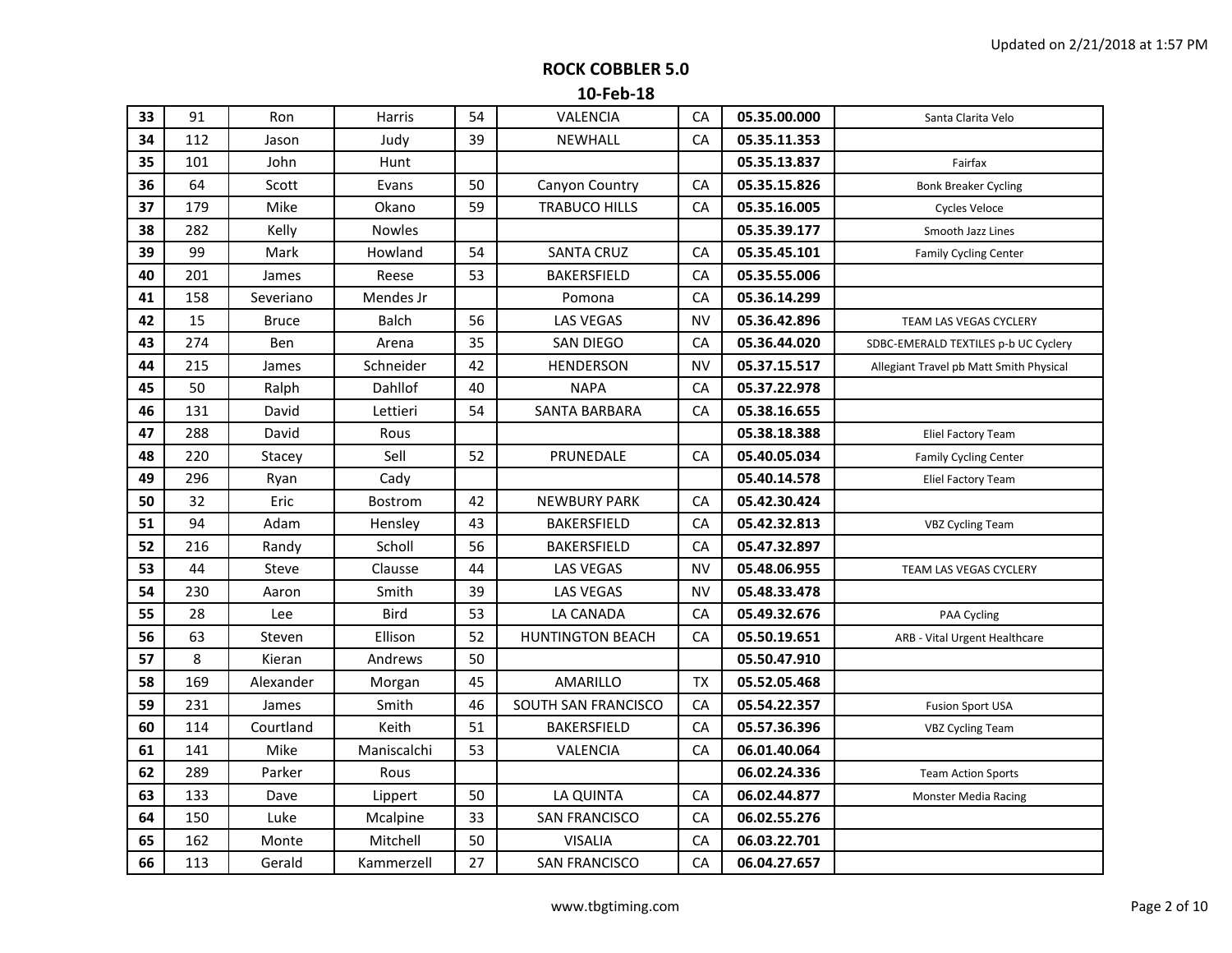**10-Feb-18**

| 67  | 174 | Michael      | Negrete         | 48 | <b>CLAREMONT</b>        | CA        | 06.04.34.076 |                                                |
|-----|-----|--------------|-----------------|----|-------------------------|-----------|--------------|------------------------------------------------|
| 68  | 74  | <b>RJ</b>    | Valera          | 19 | <b>FULLERTON</b>        | CA        | 06.04.56.548 | Giant Co-Factory Off-Road Team                 |
| 69  | 26  | John         | Bergmann        | 42 | <b>ALBANY</b>           | CA        | 06.10.05.976 | TEAM CLIF BAR Cycling                          |
| 70  | 52  | John         | Day             | 47 | <b>HENDERSON</b>        | <b>NV</b> | 06.10.43.776 |                                                |
| 71  | 78  | Merrick      | Golz            | 32 | <b>MOAB</b>             | UT        | 06.10.45.997 |                                                |
| 72  | 27  | Jacob        | <b>Billings</b> | 32 | <b>LAS VEGAS</b>        | <b>NV</b> | 06.11.02.181 |                                                |
| 73  | 10  | Chris        | Corral          |    |                         |           | 06.11.02.612 |                                                |
| 74  | 302 | Daniel       | Funk            |    |                         |           | 06.11.08.187 | LaGrange                                       |
| 75  | 188 | Richard      | Picarelli       | 51 | <b>BAKERSFIELD</b>      | <b>CA</b> | 06.11.19.446 | Eliel Factory Team                             |
| 76  | 245 | Kirk         | Telaneus        | 57 | <b>FRAZIER PARK</b>     | CA        | 06.11.35.764 | Santa Clarita Velo                             |
| 77  | 104 | Yoshinori    | lino            |    |                         |           | 06.11.58.140 |                                                |
| 78  | 80  | Fernando     | Gonzales        | 44 | BAKERSFIELD             | CA        | 06.12.26.086 | <b>GET A BIKE Racing</b>                       |
| 79  | 82  | Greg         | Goodwine        | 29 | <b>UPLAND</b>           | CA        | 06.12.47.730 | Southern California Velo Elite Team            |
| 80  | 102 | Michael      | Hurley          | 39 | <b>VENICE</b>           | CA        | 06.12.53.346 |                                                |
| 81  | 221 | Roman        | Semenov         | 30 | Redlands                | CA        | 06.12.55.035 | Route 1 Velo                                   |
| 82  | 192 | Thomas       | Plotts          | 48 | <b>TORRANCE</b>         | CA        | 06.13.19.265 |                                                |
| 83  | 41  | Colin        | Carrington      | 36 | <b>TEHACHAPI</b>        | CA        | 06.13.21.354 |                                                |
| 84  | 240 | Steven       | Stuart          | 58 | SCOTTSDALE              | AZ        | 06.13.21.588 | Camelback Bike Club                            |
| 85  | 152 | <b>Rick</b>  | McKee           | 45 | <b>HUNTINGTON BEACH</b> | CA        | 06.14.36.498 | <b>RedMonkey Sports</b>                        |
| 86  | 195 | Gregory      | Price           | 53 | <b>LAS VEGAS</b>        | <b>NV</b> | 06.14.39.358 |                                                |
| 87  | 86  | <b>Brian</b> | Green           | 49 | SANTA BARBARA           | CA        | 06.15.41.365 |                                                |
| 88  | 250 | Al           | Tovar           | 49 | BAKERSFIELD             | CA        | 06.15.45.059 |                                                |
| 89  | 226 | Keith        | Shotts          | 59 | <b>BAKERSFIELD</b>      | CA        | 06.15.48.044 |                                                |
| 90  | 47  | Carlos       | Covarrubias     | 43 | <b>GOLETA</b>           | CA        | 06.15.50.003 |                                                |
| 91  | 126 | Dave         | Lawrence        | 83 | WESTMINSTER             | CA        | 06.15.50.110 |                                                |
| 92  | 146 | Heith        | masters         | 43 | EASTVALE                | CA        | 06.16.24.743 | S2C-BOSCH pb JL Velo                           |
| 93  | 54  | Armando      | De Armas        | 62 | LONG BEACH              | CA        | 06.18.16.359 | Team Ninja                                     |
| 94  | 255 | <b>Nick</b>  | Uniatowski      | 42 | PHILADELPHIA            | PA        | 06.18.17.511 |                                                |
| 95  | 62  | Daniel       | Eitman          | 45 | <b>IRVINE</b>           | CA        | 06.18.20.815 |                                                |
| 96  | 234 | Jeffrey      | Sousa           | 38 | Costa Mesa              | CA        | 06.18.46.646 |                                                |
| 97  | 223 | David        | Sheek           | 42 | <b>LAGUNA HILLS</b>     | CA        | 06.18.48.344 | Southern California Nevada Cycling Association |
| 98  | 197 | Edgar        | Aragon-Torres   |    |                         |           | 06.19.32.191 | Engine 11                                      |
| 99  | 189 | Dana         | Pierce          | 52 | CORONA                  | CA        | 06.19.39.418 | Southern California Velo                       |
| 100 | 88  | Nathan       | Grill           | 31 | <b>LAS VEGAS</b>        | <b>NV</b> | 06.20.37.780 | Carefast                                       |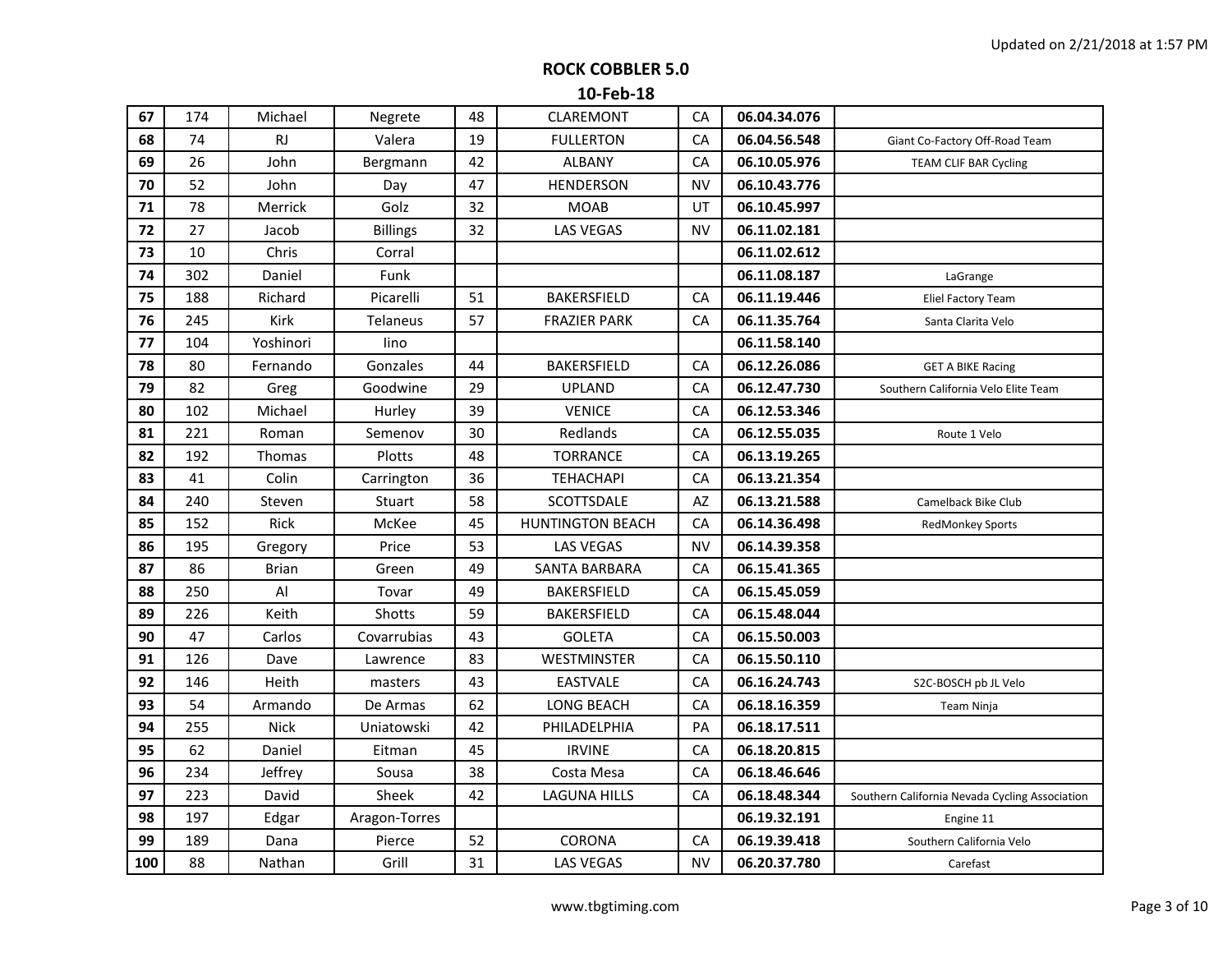**10-Feb-18**

| 101 | 119 | Robert      | Knock          | 56 | <b>LAS VEGAS</b>       | <b>NV</b> | 06.20.38.712 | Carefast                             |
|-----|-----|-------------|----------------|----|------------------------|-----------|--------------|--------------------------------------|
| 102 | 198 | Mike        | Randolph       | 53 | SANTA BARBARA          | CA        | 06.20.38.822 |                                      |
| 103 | 277 | Alec        | Eror           |    |                        |           | 06.20.42.267 | <b>Team Redrock</b>                  |
| 104 | 14  | Louis       | <b>Baker</b>   | 55 | <b>LAS VEGAS</b>       | <b>NV</b> | 06.20.43.925 |                                      |
| 105 | 125 | Mark        | Larsen         | 52 | <b>ST GEORGE</b>       | UT        | 06.22.08.034 | <b>Team Red Rock</b>                 |
| 106 | 76  | Jessie      | Gascon         | 53 | <b>TRABUCO CANYON</b>  | CA        | 06.22.36.558 |                                      |
| 107 | 140 | Richard     | Mainville      | 55 | <b>LAKE FOREST</b>     | CA        | 06.23.55.086 | Celo Pacific                         |
| 108 | 124 | Joey        | Lanza          | 40 | <b>BEAUMONT</b>        | CA        | 06.25.26.716 | <b>Monster Media Racing</b>          |
| 109 | 65  | Mike        | Ewy            | 62 | LAS VEGAS              | <b>NV</b> | 06.27.14.135 |                                      |
| 110 | 299 | Blaine      | Walker         |    |                        |           | 06.27.19.927 |                                      |
| 111 | 34  | Wayne       | <b>Brander</b> | 55 | LONG BEACH             | CA        | 06.27.22.790 | G2 Bike                              |
| 112 | 55  | Dale        | Delaney        | 55 | <b>LAS VEGAS</b>       | <b>NV</b> | 06.29.24.560 |                                      |
| 113 | 186 | Hilary      | Perchard       | 46 | <b>VENICE</b>          | CA        | 06.29.41.655 |                                      |
| 114 | 43  | Kevin       | Chandler       | 48 | <b>INDIAN WELLS</b>    | CA        | 06.29.48.657 |                                      |
| 115 | 46  | Gary        | Coleman        | 59 | PALOS VERDES ESTATES   | CA        | 06.31.09.366 |                                      |
| 116 | 207 | Rick        | Rosales        | 48 | <b>LAS VEGAS</b>       | <b>NV</b> | 06.32.02.038 | TEAM LAS VEGAS CYCLERY               |
| 117 | 204 | Mark        | Roberts        | 53 | LAS VEGAS              | NV        | 06.32.24.453 |                                      |
| 118 | 168 | Christopher | <b>Morales</b> | 33 | SAN DIEGO              | CA        | 06.32.27.495 | SDBC-EMERALD TEXTILES p-b UC Cyclery |
| 119 | 248 | Mike        | Tomin          | 28 | CARLSBAD               | CA        | 06.35.54.156 | Knobbe Cycling                       |
| 120 | 89  | Glenn       | Hammett        |    | BAKERSFIELD            | CA        | 06.36.21.928 |                                      |
| 121 | 69  | Joel        | Flowers        | 50 | <b>SAINT GEORGE</b>    | UT        | 06.37.33.106 |                                      |
| 122 | 266 | James       | Wilson         | 45 | <b>VISALIA</b>         | CA        | 06.39.08.848 |                                      |
| 123 | 301 | Joshua      | Corben         | 46 | <b>STEVENSON RANCH</b> | CA        | 06.39.13.237 |                                      |
| 124 | 127 | Kenneth     | Lawrence       | 36 | <b>BAKERSFIELD</b>     | CA        | 06.39.56.709 |                                      |
| 125 | 16  | Scott       | Barger         | 47 | Los Angeles            | CA        | 06.40.38.539 |                                      |
| 126 | 236 | <b>Nick</b> | Steel          | 48 | THOUSAND OAKS          | CA        | 06.41.38.475 | <b>Serious Cycling</b>               |
| 127 | 149 | David       | Mayhew         | 36 | Bakersfield            | CA        | 06.44.14.547 |                                      |
| 128 | 49  | David       | Cuyco          | 43 | <b>TEMECULA</b>        | CA        | 06.44.48.175 |                                      |
| 129 | 59  | Alex        | Dulay          | 46 | <b>BAKERSFIELD</b>     | CA        | 06.44.48.176 |                                      |
| 130 | 172 | <b>Nick</b> | Murdick        | 40 | <b>IRVINE</b>          | CA        | 06.44.55.978 |                                      |
| 131 | 85  | Greg        | Flanagan       | 51 | VALENCIA               | CA        | 06.44.57.726 |                                      |
| 132 | 107 | Chris       | Jacobson       | 48 | <b>Boulder</b>         | CO.       | 06.46.24.108 |                                      |
| 133 | 123 | Jason       | Kummer         | 36 | PASADENA               | CA        | 06.46.48.860 | Velo Club La Grange                  |
| 134 | 218 | Scottt      | Searway        | 40 | <b>NEWBURY PARK</b>    | СA        | 06.48.11.413 |                                      |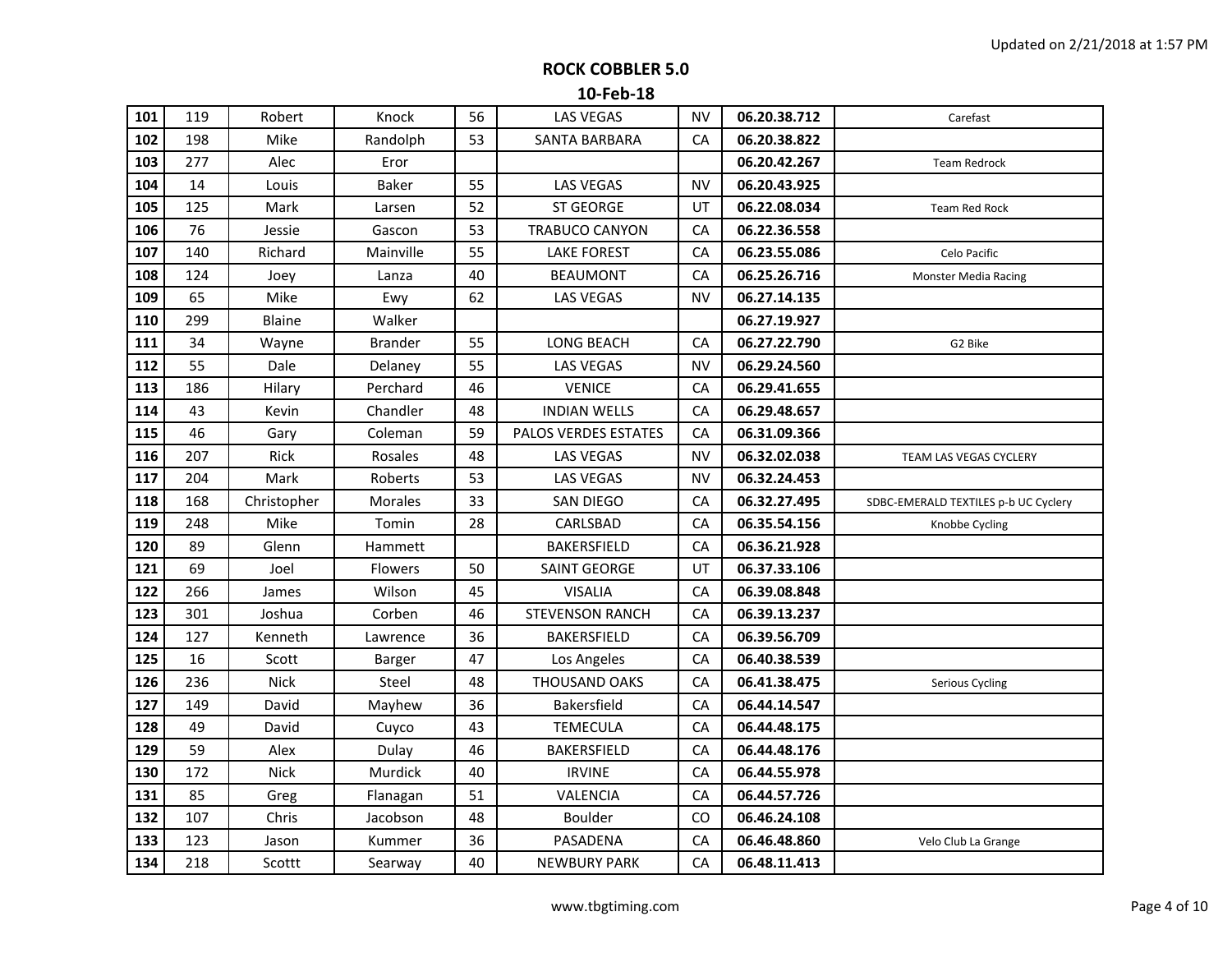| 10-Feb-18 |  |
|-----------|--|
|-----------|--|

| 135 | 153 | Jake            | Mclaughlin     | 37 | <b>SAN MARCOS</b>  | СA        | 06.48.14.389 |                                      |
|-----|-----|-----------------|----------------|----|--------------------|-----------|--------------|--------------------------------------|
| 136 | 210 | Paul            | Ruggiero       | 50 | <b>RSM</b>         | <b>CA</b> | 06.48.20.386 |                                      |
| 137 | 287 | Dyke            | Reese          |    |                    |           | 06.49.15.220 | Graveleros                           |
| 138 | 156 | Joshua          | Meehan         | 48 | Riverside          | CA        | 06.50.13.089 | <b>Monster Media Racing</b>          |
| 139 | 128 | <b>Nicholas</b> | Legan          | 39 | <b>BOULDER</b>     | CO        | 06.50.14.443 |                                      |
| 140 | 71  | <b>Blake</b>    | Foreshee       |    | BAKERSFIELD        | CA        | 06.50.16.992 |                                      |
| 141 | 77  | William         | Gillis         | 57 | LA MIRADA          | CA        | 06.52.01.858 | <b>Team Velocity</b>                 |
| 142 | 251 | Eric            | Trageser       | 52 | <b>LOS ANGELES</b> | CA        | 06.52.47.465 |                                      |
| 143 | 259 | Miki            | Vuckovich      | 50 | <b>SAN DIEGO</b>   | CA        | 06.52.49.308 | SDBC-EMERALD TEXTILES p-b UC Cyclery |
| 144 | 196 | Steven          | Quartz         | 55 | MALIBU             | CA        | 06.56.48.007 | Colavita Racing                      |
| 145 | 260 | Thomas          | Ward           | 42 | BAKERSFIELD        | СA        | 06.57.30.480 |                                      |
| 146 | 81  | Lazaro          | Gonzales       | 27 | BAKERSFIELD        | CA        | 06.58.32.169 |                                      |
| 147 | 300 | Zach            | Davis          |    |                    |           | 06.58.33.291 |                                      |
| 148 | 219 | Sam             | Selfridge      | 34 | <b>DENVER</b>      | CO        | 07.00.15.846 | Velo Club La Grange                  |
| 149 | 60  | Mark            | Duncan         | 45 | <b>LAS VEGAS</b>   | <b>NV</b> | 07.01.14.851 |                                      |
| 150 | 38  | Michael         | Camarena       | 58 | PORTERVILLE        | СA        | 07.01.37.636 |                                      |
| 151 | 139 | Jeffrey         | Mabry          | 47 | <b>HENDERSON</b>   | <b>NV</b> | 07.03.10.656 |                                      |
| 152 | 53  | Alejandro       | Daza           | 42 | BAKERSFIELD        | CA        | 07.04.46.040 |                                      |
| 153 | 264 | Mark            | Weston         | 50 | <b>ALISO VIEJO</b> | CA        | 07.04.47.742 |                                      |
| 154 | 96  | Carmelo         | Herrero        |    |                    |           | 07.06.02.818 |                                      |
| 155 | 254 | Mark            | Uhlrich        | 53 | <b>LAS VEGAS</b>   | <b>NV</b> | 07.06.03.693 |                                      |
| 156 | 17  | jak             | barnett        | 46 | SANTEE             | CA        | 07.08.05.154 |                                      |
| 157 | 235 | Harlan          | Spinner        | 57 | <b>ENCINO</b>      | CA        | 07.09.54.000 |                                      |
| 158 | 5   | Wayne           | Rosenthal      | 59 | BAKERSFIELD        | CA        | 07.13.29.166 |                                      |
| 159 | 202 | Marc            | Reisman        | 50 | LAS VEGAS          | <b>NV</b> | 07.18.04.437 | Team Las Vegas Cyclery               |
| 160 | 136 | Aaron           | Gonzalez       | 23 | BAKERSFIELD        | CA        | 07.22.04.038 |                                      |
| 161 | 176 | Jeffrey         | Nickell        | 61 | WHITTIER           | CA        | 07.23.08.440 |                                      |
| 162 | 281 | Darrin          | Mason          |    |                    |           | 07.23.27.666 | Cycle and Go                         |
| 163 | 138 | David           | Lyons          | 37 | <b>BRANCHVILLE</b> | NJ        | 07.23.28.099 |                                      |
| 164 | 267 | Robert          | Yates          | 36 | <b>LOS ANGELES</b> | CA        | 07.23.53.781 |                                      |
| 165 | 191 | Scott           | Pinkerton      | 36 | <b>HENDERSON</b>   | <b>NV</b> | 07.23.54.673 |                                      |
| 166 | 83  | Craig           | Graham         | 44 | BAKERSFIELD        | СA        | 07.24.22.807 |                                      |
| 167 | 295 | George          | <b>Fuentes</b> |    |                    |           | 07.24.51.886 | Get A Bike                           |
| 168 | 253 | shawn           | tyrone         | 53 | LAS VEGAS          | <b>NV</b> | 07.26.55.886 |                                      |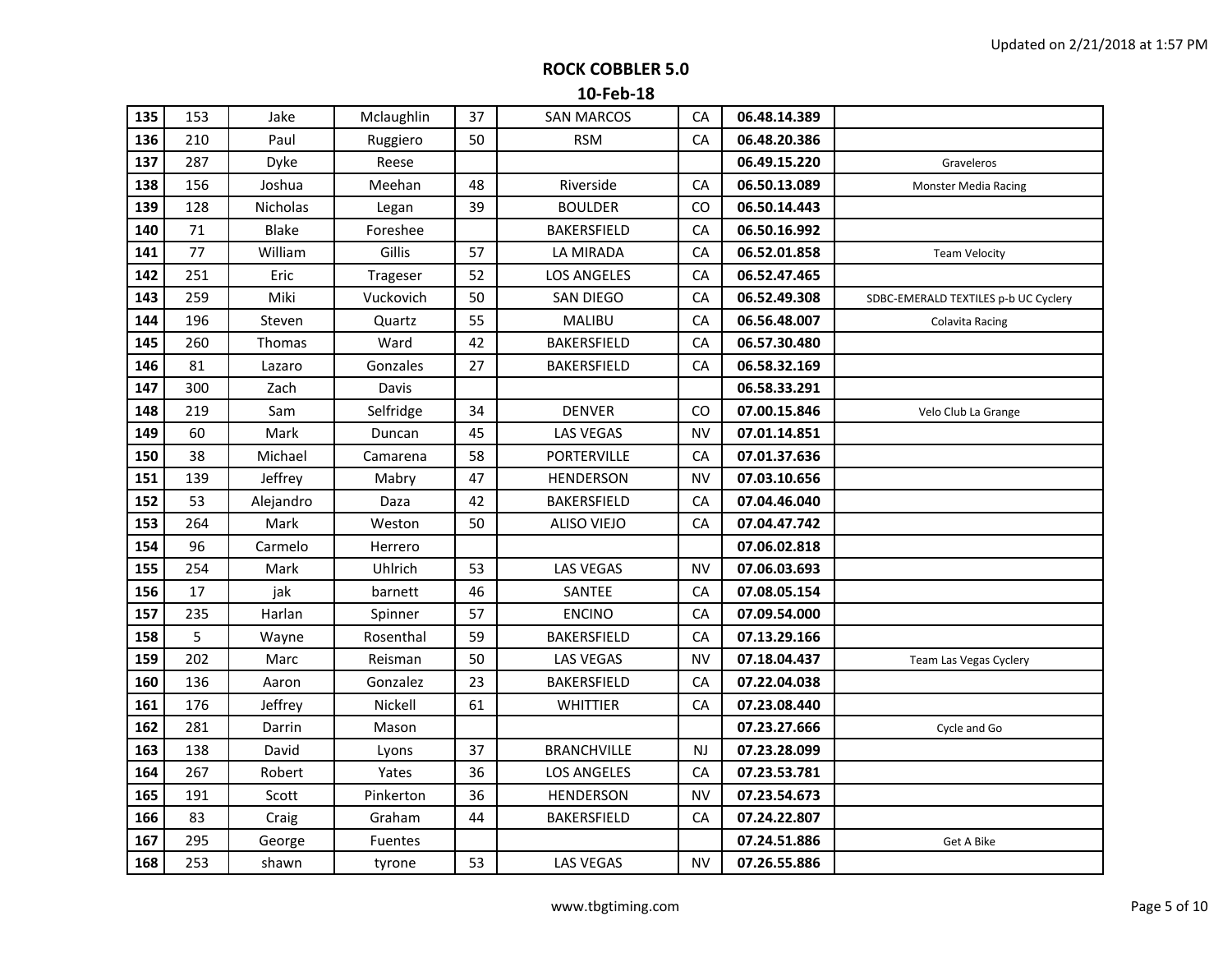**10-Feb-18**

| 169 | 209 | Craig        | Rubenstein    | 58 | LAGUNA NIGUEL         | СA        | 07.27.59.473 |                          |
|-----|-----|--------------|---------------|----|-----------------------|-----------|--------------|--------------------------|
| 170 | 246 | Phil         | Thomas        | 37 | <b>FAIRFAX</b>        | VA        | 07.34.22.745 |                          |
| 171 | 182 | Angel        | Padilla       | 52 | <b>ALISO VIEJO</b>    | CA        | 07.35.26.990 |                          |
| 172 | 303 | Nico         | Smith         | 30 | <b>IRVINE</b>         | CA        | 07.38.02.175 | Eliel Factory Team       |
| 173 | 194 | Thom         | Porterfield   | 58 | <b>LAS VEGAS</b>      | <b>NV</b> | 07.39.34.250 |                          |
| 174 | 79  | Philip       | Gomez         | 36 | <b>FULLERTON</b>      | CA        | 07.39.54.880 |                          |
| 175 | 116 | Patrick      | Kerwin        | 58 | REDWOOD CITY          | CA        | 07.39.57.223 |                          |
| 176 | 111 | Ken          | Josefsberg    | 54 | LOS ANGELES           | CA        | 07.40.07.122 |                          |
| 177 | 208 | Jacob        | Rothman       | 42 | <b>LOS ANGELES</b>    | CA        | 07.40.17.796 | Velo Club La Grange      |
| 178 | 154 | Mike         | McMahon       | 51 | <b>LAKE FOREST</b>    | CA        | 07.40.19.780 | <b>Team Velocity</b>     |
| 179 | 166 | Rocky        | Montbriand    | 42 | BAKERSFIELD           | CA        | 07.40.47.950 |                          |
| 180 | 180 | Scott        | Ostrem        | 51 | <b>TEHACHAPI</b>      | CA        | 07.41.38.011 |                          |
| 181 | 205 | Matt         | Robertson     | 49 | <b>NEWPORT BEACH</b>  | CA        | 07.41.40.511 |                          |
| 182 | 72  | Timothy      | Forthman      | 36 | TEHACHAPI             | CA        | 07.41.42.478 |                          |
| 183 | 249 | Todd         | Toth          | 49 | <b>HUNTINGTON BH</b>  | CA        | 07.41.44.783 |                          |
| 184 | 244 | Aaron        | Tarango       | 41 | <b>FRESNO</b>         | CA        | 07.42.32.155 | Dayka-Hackett            |
| 185 | 51  | Alexia       | Pavlov        |    |                       |           | 07.47.24.540 | tritonbikes.com          |
| 186 | 165 | Ken          | Montaney      | 30 | <b>TUCSON</b>         | AZ        | 07.47.45.276 | Sabino Cycles Racing     |
| 187 | 33  | Patrick      | Boyd          | 47 | <b>FRESNO</b>         | CA        | 07.49.08.034 |                          |
| 188 | 100 | Dan          | Hughes        | 49 | LAWRENCE              | KS        | 07.50.17.800 | Sunflower Outdoor & Bike |
| 189 | 163 | Bob          | Moision       | 51 | REDONDO BEACH         | CA        | 07.54.18.506 |                          |
| 190 | 292 | Albert       | Vasquez       |    |                       |           | 07.55.32.325 | <b>Brown Monkies</b>     |
| 191 | 39  | <b>Brian</b> | Cameron       | 48 | <b>MISSION VIEJO</b>  | CA        | 07.56.11.785 |                          |
| 192 | 151 | Eddie        | McDonald      | 30 | Irvine                | CA        | 07.56.23.389 |                          |
| 193 | 106 | Ryan         | <b>Ives</b>   | 38 | <b>TRABUCO CANYON</b> | CA        | 07.56.57.890 |                          |
| 194 | 206 | Mike         | Rosa          | 50 | <b>FRESNO</b>         | CA        | 07.57.11.758 |                          |
| 195 | 110 | Tom          | Jordan        | 50 | <b>FRESNO</b>         | CA        | 07.57.13.751 |                          |
| 196 | 212 | Felipe       | Salum         | 38 | <b>SAN JOSE</b>       | CA        | 08.06.20.539 |                          |
| 197 | 147 | Hiroshi      | Matsumoto     | 37 |                       |           | 08.06.37.690 |                          |
| 198 | 19  | Tucker       | <b>Barton</b> | 55 | <b>BOULDER CITY</b>   | <b>NV</b> | 08.15.12.775 |                          |
| 199 | 105 | Glenn        | Imke          | 51 | BAKERSFIELD           | CA        | 08.15.39.716 | <b>VBZ Cycling Team</b>  |
| 200 | 108 | Albert       | Jankowiak     | 52 | <b>HENDERSON</b>      | <b>NV</b> | 08.15.54.526 |                          |
| 201 | 238 | Victor       | Sternberg     | 52 | <b>BOULDER CITY</b>   | <b>NV</b> | 08.18.05.118 | Team Las Vegas Cyclery   |
| 202 | 109 | <b>Brady</b> | Johnston      | 40 | <b>EXETER</b>         | CA        | 08.23.53.386 |                          |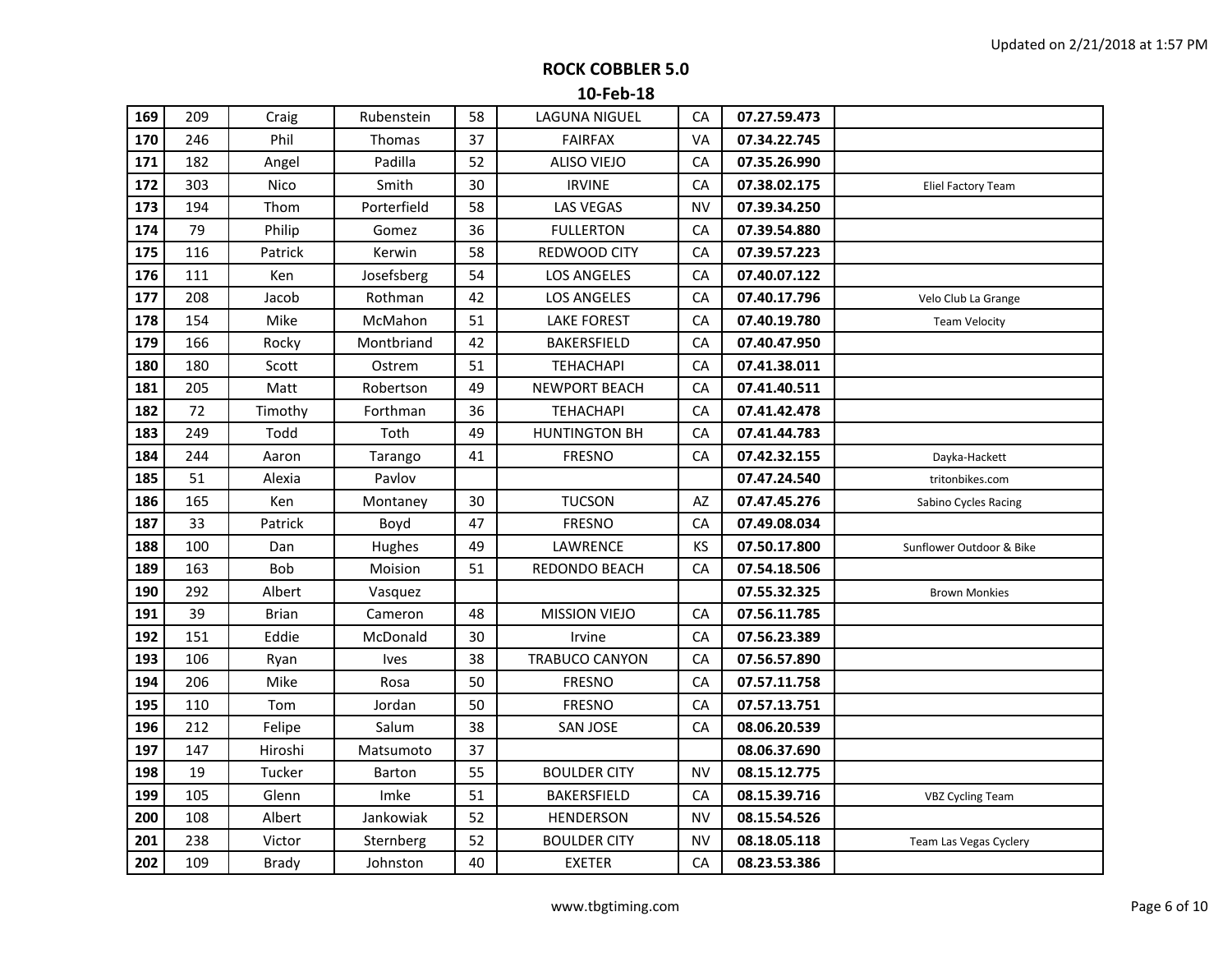| 203        | 225            | Kyle          | Shore           | 35 | <b>VISALIA</b>          | CA        | 08.23.55.892     |                                              |
|------------|----------------|---------------|-----------------|----|-------------------------|-----------|------------------|----------------------------------------------|
| 204        | 193            | Ben           | Popper          | 36 | <b>SEATTLE</b>          | <b>WA</b> | 08.49.32.534     | Bicycle Bluebook-HRS-Rock Lobster Cyclocross |
| 205        | 256            | Topher        | Valenti         | 37 |                         | PA        | 08.49.38.200     |                                              |
| 206        | 118            | Mike          | Kightlinger     | 56 | <b>WASHOE VALLEY</b>    | <b>NV</b> | 08.50.29.558     |                                              |
| 207        | 103            | Tadashi       | Ichida          | 48 |                         |           | 08.58.07.938     |                                              |
| 208        | 121            | Shinichiro    | Kondo           |    |                         |           | 08.58.10.368     |                                              |
| 209        | 143            | Frank         | Marr            |    |                         |           | 09.01.50.635     |                                              |
| 210        | 190            | alan          | pinkerton       | 69 | <b>RAYMOND</b>          | CA        | 09.31.55.294     |                                              |
| <b>DNF</b> | 9              | Ariel         | Aquino          | 41 | <b>TEMPLE CITY</b>      | CA        | --.--            |                                              |
| <b>DNF</b> | 12             | <b>Blaize</b> | <b>Baehrens</b> | 37 | CARLSBAD                | CA        | --.--            |                                              |
| <b>DNF</b> | 20             | kevin         | batchelor       | 36 | <b>BROOMFIELD</b>       | CO        | --.--            | <b>Team Small Batch</b>                      |
| <b>DNF</b> | 24             | Daniel        | Becina          | 43 | BAKERSFIELD             | CA        | $-2 - 1$         |                                              |
| <b>DNF</b> | 35             | Alex          | Brookhouse      | 31 | <b>SANTA ROSA</b>       | CA        | --.--            |                                              |
| <b>DNF</b> | 51             | Anthony       | DAmico          | 60 | CAMPBELL                | CA        | --.--            |                                              |
| <b>DNF</b> | 61             | Mike          | Dziedzic        | 46 | <b>LAS VEGAS</b>        | <b>NV</b> | --.--            |                                              |
| <b>DNF</b> | 93             | Craig         | Hendersen       | 52 | BAKERSFIELD             | CA        | --.--            |                                              |
| <b>DNF</b> | 134            | Tate          | Litchfield      | 29 | <b>HENDERSON</b>        | <b>NV</b> | $-2 - 1 - 1 = 0$ | High Desert Cycling Club                     |
| <b>DNF</b> | 144            | Kurt          | Martin          | 36 | <b>VISALIA</b>          | CA        | --.--            |                                              |
| <b>DNF</b> | 145            | Kevin         | Martin          |    |                         |           | --.--            |                                              |
| <b>DNF</b> | 160            | Dana          | Messina         | 57 | <b>SANTA MONICA</b>     | CA        | --.--            |                                              |
| <b>DNF</b> | 167            | Fernando      | Montoya         | 30 | <b>BAKERSFIELD</b>      | CA        | --.--            |                                              |
| <b>DNF</b> | 185            | Luis          | pedroza         | 46 | <b>HUNTINGTON BEACH</b> | CA        | --.--            | Aloha Cycling                                |
| <b>DNF</b> | 187            | Chris         | Perlewitz       | 41 | <b>LAS VEGAS</b>        | <b>NV</b> | --.--            |                                              |
| <b>DNF</b> | 213            | Jeff          | Sanford         | 52 | CARLSBAD                | CA        | --.--            |                                              |
| <b>DNF</b> | 217            | Joe           | Scully          | 60 | PASADENA                | CA        | --.--            |                                              |
| <b>DNF</b> | 237            | Ryan          | <b>Steers</b>   | 33 | <b>OAK PARK</b>         | CA        | --.--            | Giant Co-Factory Off-Road Team               |
| <b>DNF</b> | 239            | Wayne         | Stetina         | 65 | irvine                  | CA        | --.--            | Davis Phinney Foundation Masters Cycling     |
| <b>DNF</b> | 242            | Elijah        | Szasz           | 47 | <b>SANTA MONICA</b>     | CA        | $-2 - 2 - 1 = 0$ | Velo Club La Grange                          |
| <b>DNF</b> | 252            | Eugene        | Tuvilla         | 44 | BAKERSFIELD             | CA        | --.--            |                                              |
| <b>DNF</b> | 257            | Gary          | Vasconi         | 49 | <b>OAKLAND</b>          | CA        | --.--            |                                              |
| <b>DNF</b> | 285            | Eric          | Popiel          |    |                         |           | --.--            | <b>Team Velocity</b>                         |
| <b>DNF</b> | 294            | Bob           | Kubinski        | 59 | <b>MISSION VIEJO</b>    | CA        | --.--            | Team Simple Green                            |
| <b>DNF</b> | 297            | Jordan        | <b>Babb</b>     |    |                         |           | $-2 - 1$         | <b>Eliel Factory Team</b>                    |
| <b>DNS</b> | $\overline{2}$ | John          | Abdelnour       | 44 | <b>BUENA VISTA</b>      | CO        | --.--            |                                              |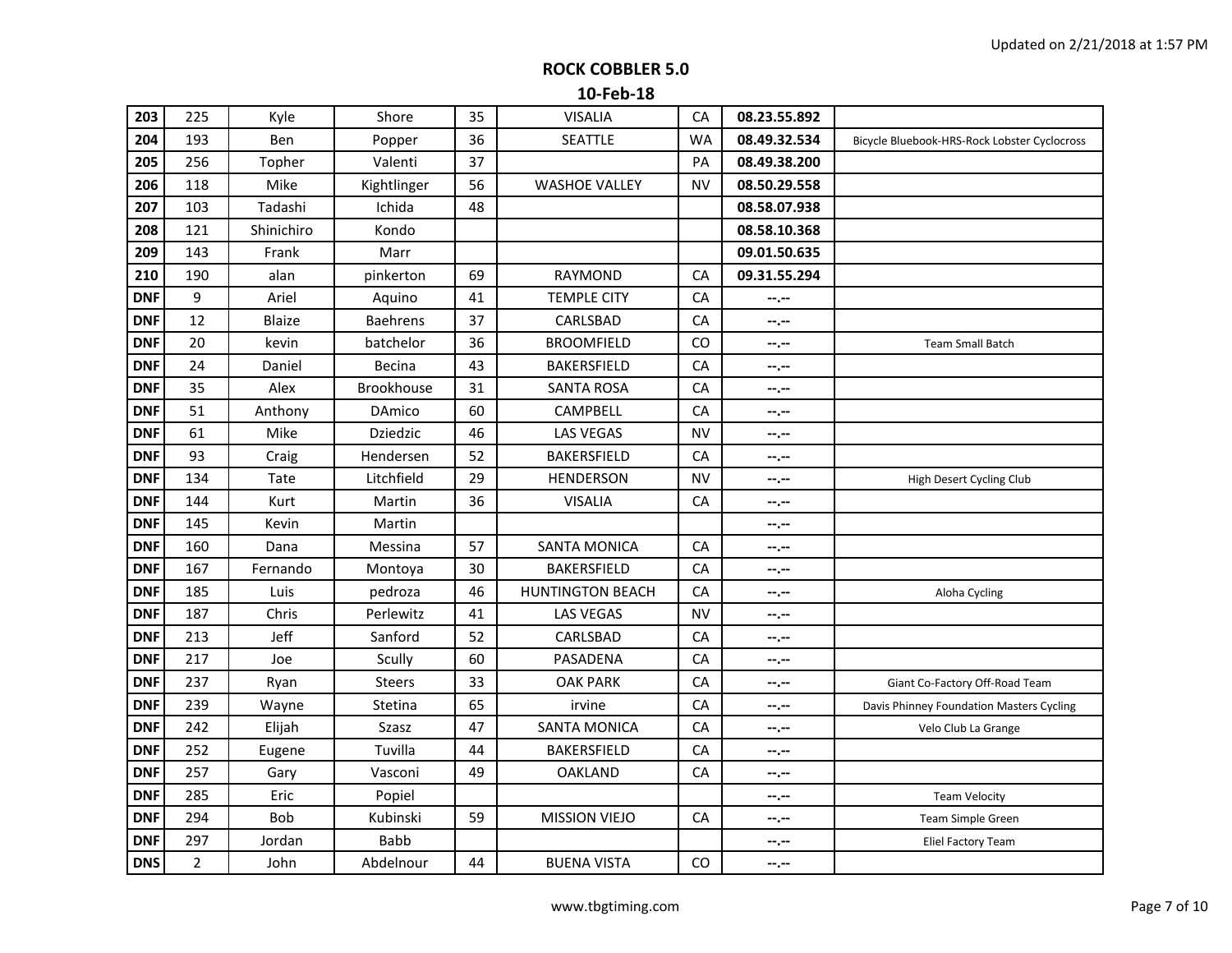| <b>DNS</b> | 3    | John    | Acosta        | 43 | SAN DIEGO               | CA            | --.--            |                                    |
|------------|------|---------|---------------|----|-------------------------|---------------|------------------|------------------------------------|
| <b>DNS</b> | 18   | Stuart  | Barrington    | 51 | <b>SIMI VALLEY</b>      | CA            | --.--            |                                    |
| <b>DNS</b> | 36   | John    | <b>Burton</b> | 45 | <b>SAN JOSE</b>         | CA            | --.--            | <b>SJBC</b>                        |
| <b>DNS</b> | 70   | Kevin   | Ford          | 40 | <b>LAS VEGAS</b>        | <b>NV</b>     | --.--            |                                    |
| <b>DNS</b> | 84   | Rick    | Gravley       | 51 | <b>HUNTINGTON BEACH</b> | CA            | --.--            |                                    |
| <b>DNS</b> | 87   | Mark    | Greenberg     | 58 | <b>BOULDER CITY</b>     | <b>NV</b>     | --.--            | hie cycling - Velo Vendor          |
| <b>DNS</b> | 90   | Sky     | Hansen        | 50 | <b>VENICE</b>           | CA            | $- - - - -$      |                                    |
| <b>DNS</b> | 95   | Eric    | Henson        | 45 | <b>VISALIA</b>          | CA            | --.--            | Dayka-Hackett                      |
| <b>DNS</b> | 120  | David   | Koesel        | 44 | ALISO VIEJO             | CA            | $- - - - -$      | <b>Monster Media Elite Masters</b> |
| <b>DNS</b> | 122  | Robert  | Kuepper       | 44 | <b>BUENA VISTA</b>      | <sub>CO</sub> | $- - - - -$      |                                    |
| <b>DNS</b> | 148  | Joel    | Maus          | 46 | <b>FULLERTON</b>        | CA            | $- - - - -$      |                                    |
| <b>DNS</b> | 157  | Richard | Memory        | 51 | SPRINGVILLE             | UT            | $-2.00$          |                                    |
| <b>DNS</b> | 164  | John    | Molloy        | 53 | CORONA                  | CA            | $-1 - 1 - 1 = 0$ |                                    |
| <b>DNS</b> | 175  | Will    | Nicholson     | 29 | BAKERSFIELD             | CA            | $- - - - -$      |                                    |
| <b>DNS</b> | 181  | Vincent | Owens         | 37 | <b>FRESNO</b>           | CA            | --.--            | <b>TEAM CLIF BAR Cycling</b>       |
| <b>DNS</b> | 262  | Ryan    | Weldon        | 24 | <b>HENDERSON</b>        | <b>NV</b>     | $- - - - -$      |                                    |
| <b>DNS</b> | 184  | James   | Paul          | 38 | Mission Viejo           | CA            | --.--            |                                    |
| <b>DNS</b> | 265  | Dennis  | White         | 60 | LANCASTER               | CA            | $-1 - 1 - 1 = 0$ |                                    |
| <b>DNS</b> | 1001 | Matt    | Quigley       | 41 | BAKERSFIELD             | CA            | $- - - - -$      |                                    |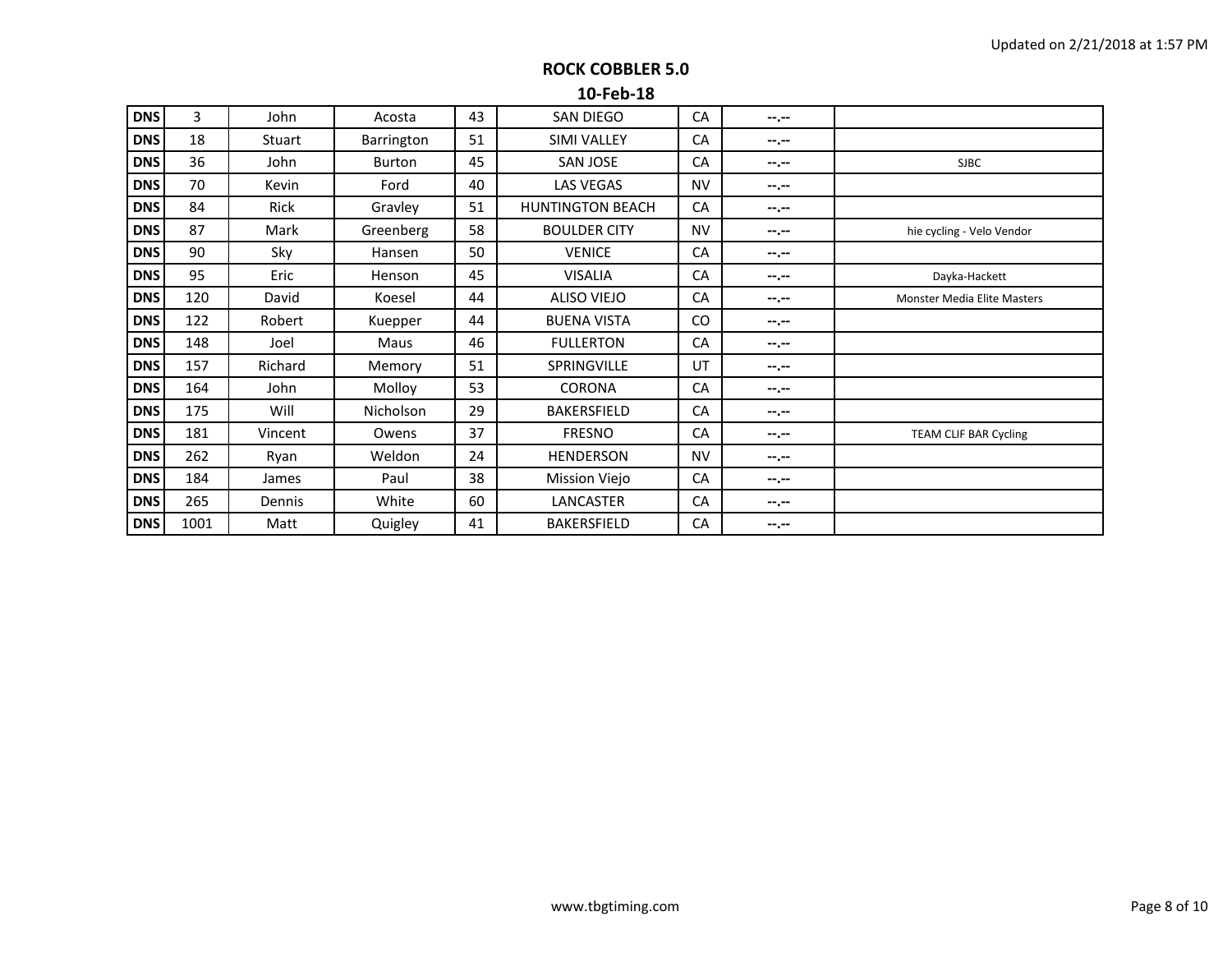|                         |                |              |               |     | <b>COBBLER WOMEN</b>   |              |                     |                                                |
|-------------------------|----------------|--------------|---------------|-----|------------------------|--------------|---------------------|------------------------------------------------|
| Pos                     | <b>Number</b>  | <b>First</b> | Last          | Age | City                   | <b>State</b> | <b>Elapsed Time</b> | <b>Team</b>                                    |
| 1                       | 11             | Amanda       | Nauman        | 29  | <b>LAGUNA HILLS</b>    | CA           | 05.18.43.695        | Southern California Nevada Cycling Association |
| $\overline{\mathbf{2}}$ | 273            | Larissa      | Connors       |     |                        |              | 05.25.43.860        | Sho-Air                                        |
| 3                       | 98             | Janel        | Holcomb       | 40  | <b>NEWBURY PARK</b>    | CA           | 05.42.30.138        |                                                |
| 4                       | 258            | Kate         | Veronneau     | 40  | <b>VENICE</b>          | CA           | 06.12.59.382        |                                                |
| 5                       | 243            | Peta         | Takai         | 43  | MARINA DEL REY         | CA           | 06.16.21.494        | <b>StageOne Test Team</b>                      |
| 6                       | 4              | Chessa       | Adsit-Morris  | 35  | <b>SANTA CRUZ</b>      | СA           | 06.19.01.638        |                                                |
| $\overline{ }$          | 130            | Lisa         | Leonard       | 31  | Henderson              | NV           | 06.32.12.386        |                                                |
| 8                       | 132            | Clare        | Lintereur     | 52  | <b>STEVENSON RANCH</b> | CA           | 06.35.53.291        |                                                |
| 9                       | 211            | Kat          | Salthouse     | 30  | <b>TUCSON</b>          | AZ           | 06.37.41.926        | Landis-Trek                                    |
| 10                      | 129            | Kristen      | Legan         | 33  | <b>BOULDER</b>         | CO           | 06.50.15.333        | <b>EVOL DevoElite Racing</b>                   |
| 11                      | 66             | Catherine    | Fegan-Kim     | 47  | <b>SALT LAKE CITY</b>  | UT           | 07.04.40.198        |                                                |
| 12                      | 68             | Heather      | Fischer       | 30  | <b>BOULDER</b>         | CO           | 07.04.42.851        |                                                |
| 13                      | 228            | Diana        | Sjol          | 39  | <b>UPLAND</b>          | CA           | 07.23.49.650        | She Wolf Attack Team                           |
| 14                      | $\overline{7}$ | Adrienne     | Allegretti    | 42  | Redlands               | СA           | 07.23.52.446        | S.W.A.T.                                       |
| 15                      | 271            | Courtney     | Wiseman       |     |                        |              | 07.23.52.606        | Go Fast                                        |
| 16                      | 177            | Mallory      | <b>Nowels</b> | 31  | SEATTLE                | <b>WA</b>    | 07.24.26.232        | <b>Tenspeed Hero</b>                           |
| 17                      | 45             | Casey        | Cohenmeyer    | 44  | SAN DIEGO              | СA           | 07.38.17.557        | SDBCEMERALD TEXTILES pb UC Cyclery             |
| 18                      | 142            | Liz          | <b>Maples</b> | 53  | <b>MENLO PARK</b>      | CA           | 07.39.57.934        |                                                |
| 19                      | 67             | Tina         | Feoli         | 41  | <b>LAS VEGAS</b>       | <b>NV</b>    | 07.40.51.838        | Colavita Las Vegas                             |
| 20                      | 298            | Kristiina    | Beary         | 42  | LAGUNA NIGUEL          | CA           | 07.47.27.478        |                                                |
| 21                      | 6              | Nancy        | Aguilar       | 57  | <b>THOUSAND OAKS</b>   | CA           | 07.48.10.095        |                                                |
| 22                      | 40             | Tracy        | Cameron       | 49  | <b>MISSION VIEJO</b>   | CA           | 07.56.09.660        |                                                |
| 23                      | 270            | Neda         | zandi         | 28  | <b>OAKLAND</b>         | CA           | 08.49.34.964        |                                                |
| 24                      | 203            | Ann          | Rivera        | 56  | <b>LAS VEGAS</b>       | <b>NV</b>    | 09.03.33.669        | Colavita Las Vegas                             |
| 25                      | 229            | Tracy        | Skelly        | 55  | <b>LAS VEGAS</b>       | <b>NV</b>    | 09.03.37.240        | Colavita Racing Inc.                           |
| 26                      | 261            | Ashlie       | Watters       | 34  | <b>HENDERSON</b>       | <b>NV</b>    | 09.31.55.194        |                                                |
| <b>DNF</b>              | 22             | Nikki        | Beaman        | 26  | LASVEGAS               | <b>NV</b>    | --.--               |                                                |
| <b>DNF</b>              | 25             | Jen          | <b>Becker</b> | 41  | <b>LAS VEGAS</b>       | <b>NV</b>    | --.--               |                                                |
| <b>DNF</b>              | 56             | Michele      | DeLia         | 35  | <b>SAN FRANCISCO</b>   | CA           | --.--               | Team Mikes Bikes pb Equator Coffees            |
| <b>DNF</b>              | 272            | Smaish       | Ketchum       |     |                        |              | --.--               |                                                |
| <b>DNF</b>              | 283            | Christi      | Patrick       |     |                        |              | --.--               | Canyon Bikes                                   |
| <b>DNS</b>              | 1000           | Katie        | Araujo        | 31  | <b>SAN MARCOS</b>      | CA           | --.--               | Southern California Nevada Cycling Association |